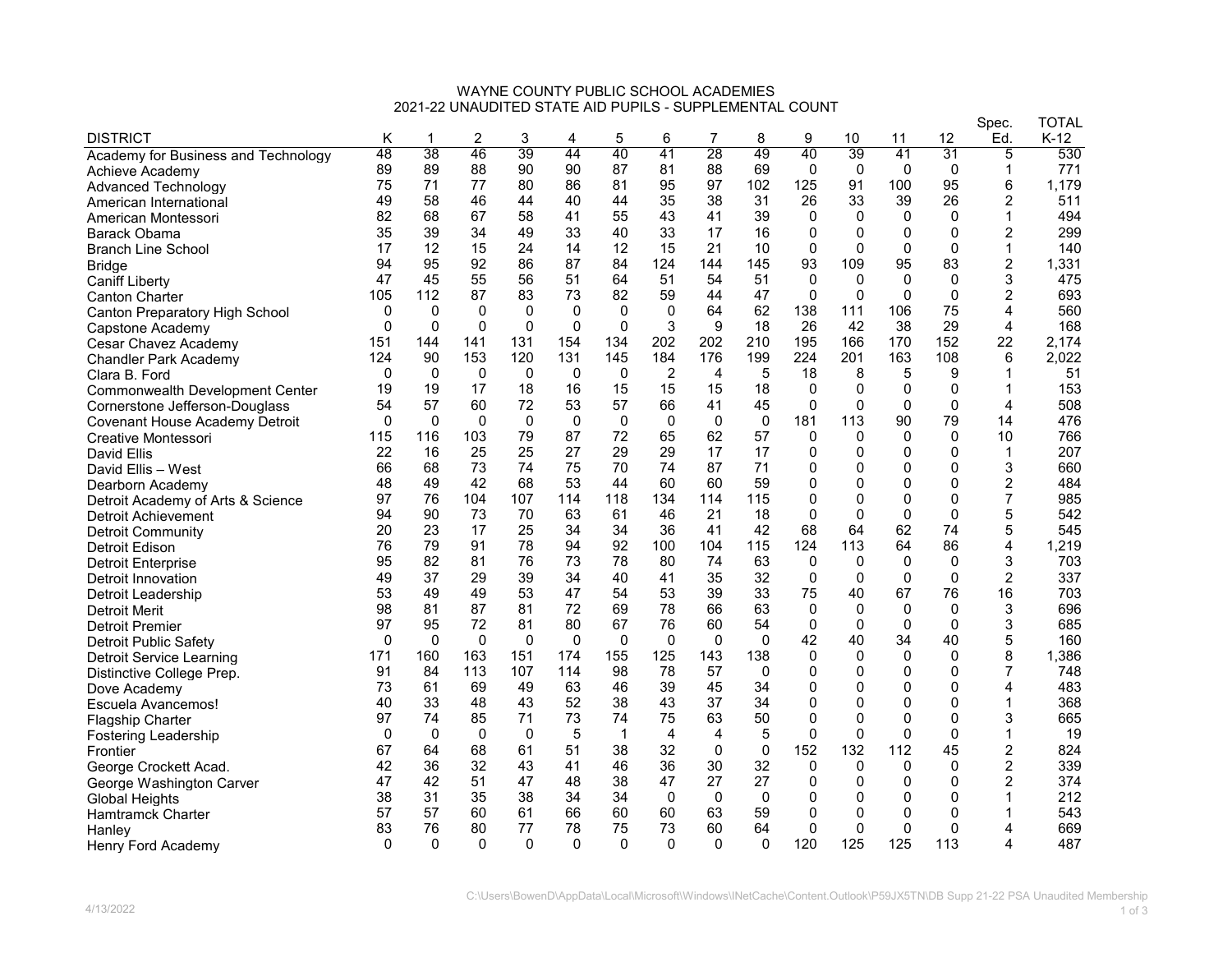## WAYNE COUNTY PUBLIC SCHOOL ACADEMIES 2021-22 UNAUDITED STATE AID PUPILS - SUPPLEMENTAL COUNT

|                                       |          |                |              |              |              |          |                |                |             |                |                |                |                | Spec.          | <b>TOTAL</b> |
|---------------------------------------|----------|----------------|--------------|--------------|--------------|----------|----------------|----------------|-------------|----------------|----------------|----------------|----------------|----------------|--------------|
| <b>DISTRICT</b>                       | Κ        |                | 2            | 3            | 4            | 5        | 6              | 7              | 8           | 9              | 10             | 11             | 12             | Ed.            | $K-12$       |
| <b>Highland Park</b>                  | 29       | 28             | 38           | 29           | 27           | 28       | 25             | 31             | 23          | $\overline{0}$ | $\overline{0}$ | $\overline{0}$ | $\overline{0}$ | $\overline{2}$ | 260          |
| Hope Academy                          | 47       | 43             | 51           | 52           | 53           | 50       | 38             | 45             | 50          | 0              | 0              | 0              | 0              | 3              | 431          |
| Hope of Detroit Acad.                 | 68       | 52             | 75           | 85           | 78           | 85       | 82             | 89             | 96          | 79             | 60             | 62             | 66             | 9              | 986          |
| <b>Inkster Preparatory</b>            | 44       | 41             | 32           | 29           | 30           | 33       | 15             | 6              | 0           | $\mathbf{0}$   | $\mathbf{0}$   | $\Omega$       | $\Omega$       | 1              | 230          |
| <b>Ivywood Classical</b>              | 83       | 84             | 60           | 56           | 58           | 55       | 56             | 48             | 0           | 0              | $\mathbf{0}$   | $\Omega$       | $\Omega$       | 1              | 500          |
| Jalen Rose Leadership                 | $\Omega$ | $\Omega$       | $\mathbf{0}$ | $\mathbf{0}$ | $\mathbf{0}$ | $\Omega$ | $\Omega$       | $\mathbf{0}$   | $\mathbf 0$ | 107            | 102            | 90             | 93             | 4              | 396          |
| James and Grace Lee Boggs             | 16       | 20             | 24           | 21           | 13           | 13       | 19             | 17             | 16          | $\Omega$       | $\Omega$       | 0              | $\Omega$       | 1              | 159          |
| Joy Preparatory Acad.                 | 32       | 35             | 25           | 24           | 20           | 19       | $\overline{7}$ | 15             | 11          | 0              | 0              | 0              | 0              | 1              | 188          |
| Keystone Charter                      | 93       | 78             | 76           | 75           | 72           | 66       | 63             | 57             | 62          | $\mathbf 0$    | 0              | $\mathbf 0$    | 0              | 3              | 644          |
| Legacy Charter                        | 82       | 86             | 86           | 85           | 79           | 86       | 82             | 75             | 76          | $\Omega$       | $\Omega$       | $\Omega$       | $\mathbf 0$    | 4              | 739          |
| Lincoln-King Adams-Young Academy      | 60       | 48             | 92           | 75           | 60           | 69       | 68             | 61             | 82          | 163            | 134            | 145            | 136            | 17             | 1,209        |
| MacDowell Preparatory Academy         | 40       | 23             | 35           | 34           | 39           | 33       | 30             | 33             | 36          | 0              | $\Omega$       | 0              | 0              | $\overline{2}$ | 304          |
| Madison Carver Academy                | 55       | 39             | 64           | 75           | 66           | 69       | 72             | 57             | 58          | 0              | 0              | 0              | $\Omega$       | $\overline{7}$ | 562          |
| Martin Luther King Jr.                | 73       | 71             | 45           | 50           | 33           | 30       | 36             | 27             | 15          | 0              | 0              | 0              | 0              | 0              | 380          |
| Marvin Winans Academy                 | 35       | 32             | 26           | 29           | 34           | 28       | 31             | 41             | 29          | 0              | 0              | 0              | 0              | 1              | 285          |
| Metro Charter Academy                 | 70       | 63             | 66           | 60           | 61           | 56       | 60             | 59             | 49          | 0              | 0              | 0              | 0              | 3              | 547          |
| Michigan Educational Choice Center    | 41       | 29             | 30           | 17           | 34           | 31       | 20             | 21             | 27          | 0              | 0              | $\mathbf 0$    | $\mathbf{0}$   | 1              | 250          |
| New Paradigm College Prep             | 27       | 26             | 21           | 24           | 24           | 26       | 22             | 16             | 28          | 0              | $\Omega$       | $\mathbf 0$    | $\mathbf{0}$   | 1              | 214          |
| New Paradigm Glazer/Loving            | 40       | 23             | 37           | 39           | 35           | 35       | 22             | 25             | 20          | $\mathbf{0}$   | $\mathbf{0}$   | 0              | $\mathbf 0$    | 1              | 276          |
| New School High                       | $\Omega$ | $\Omega$       | $\Omega$     | $\Omega$     | $\mathbf 0$  | $\Omega$ | $\mathbf{0}$   | $\Omega$       | $\mathbf 0$ | 11             | 10             | 13             | 9              | 0              | 43           |
| Oakland International                 | 50       | 50             | 56           | 56           | 38           | 52       | 51             | 52             | 50          | 89             | 84             | 75             | 67             | 4              | 772          |
| Old Redford Academy                   | 77       | 65             | 80           | 72           | 82           | 79       | 80             | 62             | 85          | 114            | 110            | 86             | 102            | 13             | 1,106        |
| Pathways Academy                      | 0        | 0              | $\mathbf{0}$ | $\Omega$     | $\Omega$     | $\Omega$ | $\mathbf{0}$   | $\overline{2}$ | 5           | 26             | 17             | 12             | 14             | 1              | 76           |
| Pembroke Academv                      | 117      | 41             | 36           | 46           | 20           | 20       | 12             | 19             | 15          | 0              | $\Omega$       | $\Omega$       | 0              | 0              | 326          |
| Ply. Educational Center               | 47       | 55             | 38           | 40           | 53           | 44       | 51             | 40             | 37          | 0              | 0              | 0              | 0              | 4              | 408          |
| <b>Plymouth Scholars</b>              | 115      | 93             | 91           | 90           | 91           | 91       | 80             | 76             | 61          | 0              | 0              | 0              | 0              | $\overline{c}$ | 788          |
| Quest Academy                         | 104      | 85             | 81           | 78           | 75           | 77       | 90             | 91             | 72          | 0              | 0              | 0              | 0              | 5              | 756          |
| <b>Regent Park Scholars</b>           | 94       | 93             | 83           | 81           | 70           | 76       | 63             | 53             | 50          | 0              | 0              | $\mathbf 0$    | $\mathbf{0}$   | 4              | 665          |
| <b>River Heights</b>                  | 18       | 21             | 20           | 16           | 17           | 28       | 15             | 9              | 15          | $\Omega$       | $\Omega$       | $\Omega$       | $\Omega$       | $\overline{c}$ | 161          |
| Riverside Academy                     | 58       | 63             | 61           | 61           | 54           | 62       | 63             | 53             | 69          | 69             | 63             | 53             | 29             | 2              | 759          |
| <b>Rutherford Winans</b>              | 22       | 25             | 27           | 23           | 32           | 21       | 23             | 16             | 12          | 0              | $\mathbf{0}$   | $\Omega$       | 0              | 1              | 201          |
| Sigma Academy for Leadership & EMC    | 3        | $\overline{4}$ | 5            | 6            | 8            | 3        | 4              | 3              | 3           | 7              | 4              | 3              | $\mathbf{0}$   | 0              | 53           |
| South Canton Scholars                 | 146      | 119            | 89           | 90           | 90           | 83       | 83             | 36             | 41          | $\Omega$       | $\Omega$       | 0              | $\mathbf 0$    | 2              | 777          |
| Star International Academv            | 148      | 143            | 156          | 128          | 150          | 128      | 143            | 152            | 154         | 124            | 107            | 96             | 87             | 5              | 1.719        |
| Summit Academy-North                  | 101      | 90             | 119          | 94           | 113          | 125      | 118            | 134            | 146         | 148            | 161            | 146            | 139            | 14             | 1,647        |
| Taylor Exemplar                       | 82       | 77             | 70           | 78           | 68           | 72       | 78             | 68             | 59          | 0              | $\mathbf{0}$   | 0              | 0              | 4              | 656          |
| <b>Taylor Preparatory High School</b> | $\Omega$ | $\mathbf{0}$   | $\mathbf{0}$ | $\Omega$     | 0            | 0        | $\mathbf{0}$   | $\mathbf{0}$   | $\mathbf 0$ | 144            | 119            | 78             | 73             | 5              | 418          |
| Tipton Academy                        | 72       | 72             | 67           | 50           | 40           | 37       | 43             | 40             | 42          | 0              | 0              | 0              | 0              | 2              | 463          |
| Trillium Performing Arts              | 59       | 52             | 55           | 54           | 50           | 37       | 57             | 56             | 57          | 49             | 47             | 38             | 38             | 8              | 656          |
| Universal Academy                     | 42       | 58             | 56           | 50           | 46           | 53       | 54             | 55             | 52          | 59             | 50             | 53             | 49             | $\overline{c}$ | 677          |
| Universal Learning                    | 54       | 55             | 57           | 60           | 60           | 57       | 51             | 66             | 61          | 51             | 57             | 39             | 35             | 2              | 703          |
| University Preparatory                | 125      | 138            | 140          | 141          | 153          | 158      | 113            | 111            | 154         | 159            | 150            | 141            | 117            | 16             | 1,815        |
| University Prep. Art & Design         | 67       | 61             | 67           | 68           | 67           | 71       | 105            | 136            | 123         | 137            | 133            | 121            | 104            | 11             | 1,272        |
| University Preparatory Science & Math | 77       | 73             | 83           | 84           | 79           | 92       | 158            | 147            | 190         | 127            | 121            | 121            | 95             | 6              | 1,451        |
| <b>University YES</b>                 | 46       | 43             | 55           | 54           | 53           | 54       | 50             | 56             | 59          | $\Omega$       | $\Omega$       | $\Omega$       | $\Omega$       | 2              | 470          |
|                                       |          |                |              |              |              |          |                |                |             |                |                |                |                |                |              |